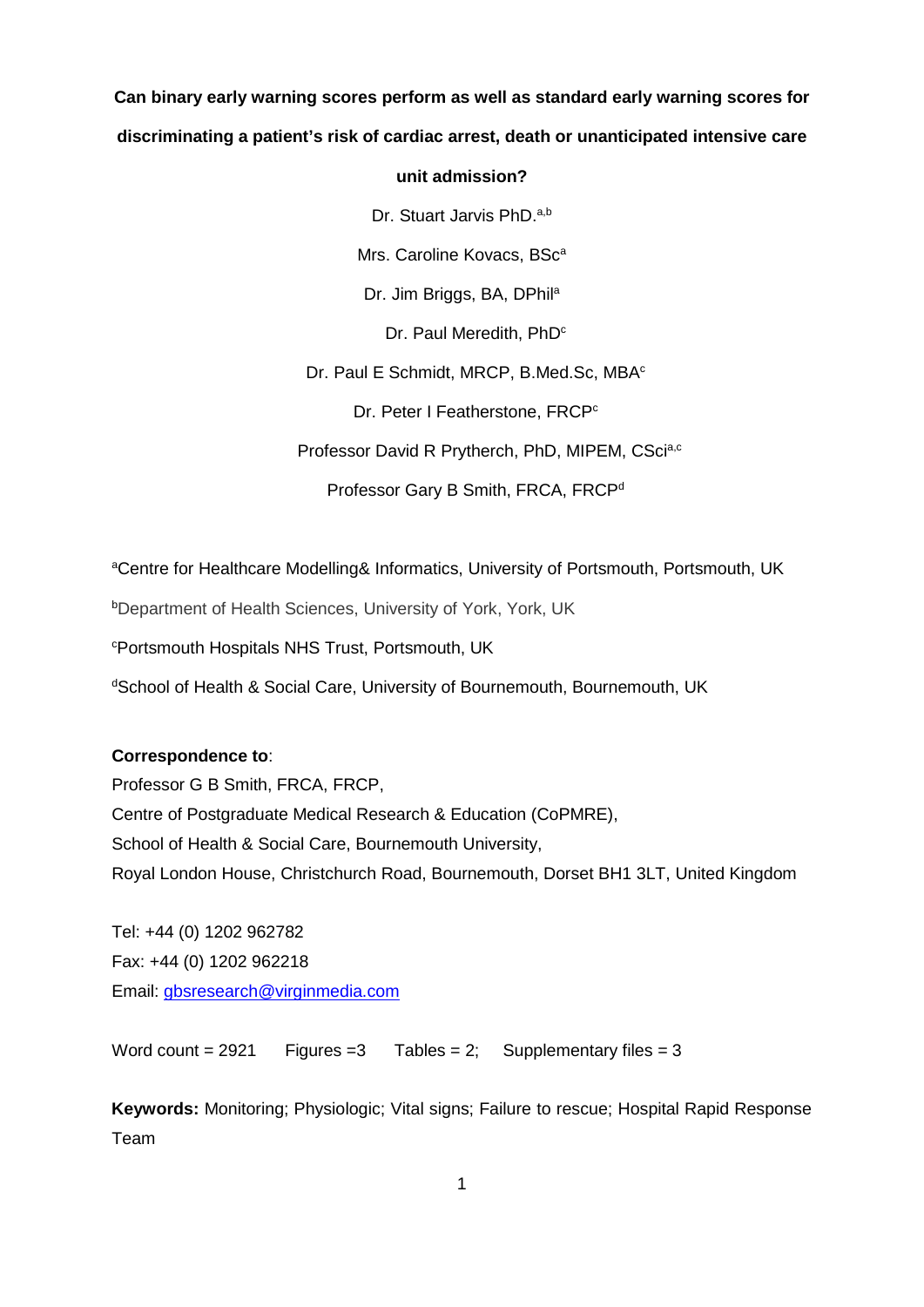#### **ABSTRACT**

#### **Introduction:**

Although the weightings to be summed in an early warning score (EWS) calculation are small, calculation and other errors occur frequently, potentially impacting on hospital efficiency and patient care. Use of a simpler EWS has the potential to reduce errors.

## **Methods:**

We truncated 36 published 'standard' EWSs so that, for each component, only two scores were possible: 0 when the standard EWS scored 0 and 1 when the standard EWS scored greater than 0. Using 1,564,153 vital signs observation sets from 68,576 patient care episodes, we compared the discrimination (measured using the area under the receiver operator characteristic curve – AUROC) of each standard EWS and its truncated 'binary' equivalent.

#### **Results:**

The binary EWSs had lower AUROCs than the standard EWSs in most cases, although for some the difference was not significant. One system, the binary form of the National Early Warning System (NEWS), had significantly better discrimination than all standard EWSs, except for NEWS. Overall, Binary NEWS at a trigger value of 3 would detect as many adverse outcomes as are detected by NEWS using a trigger of 5, but would require a 15% higher triggering rate.

## **Conclusions:**

The performance of Binary NEWS is only exceeded by that of standard NEWS. It may be that Binary NEWS, as a simplified system, can be used with fewer errors. However, its introduction could lead to significant increases in workload for ward and rapid response team staff. The balance between fewer errors and a potentially greater workload needs further investigation.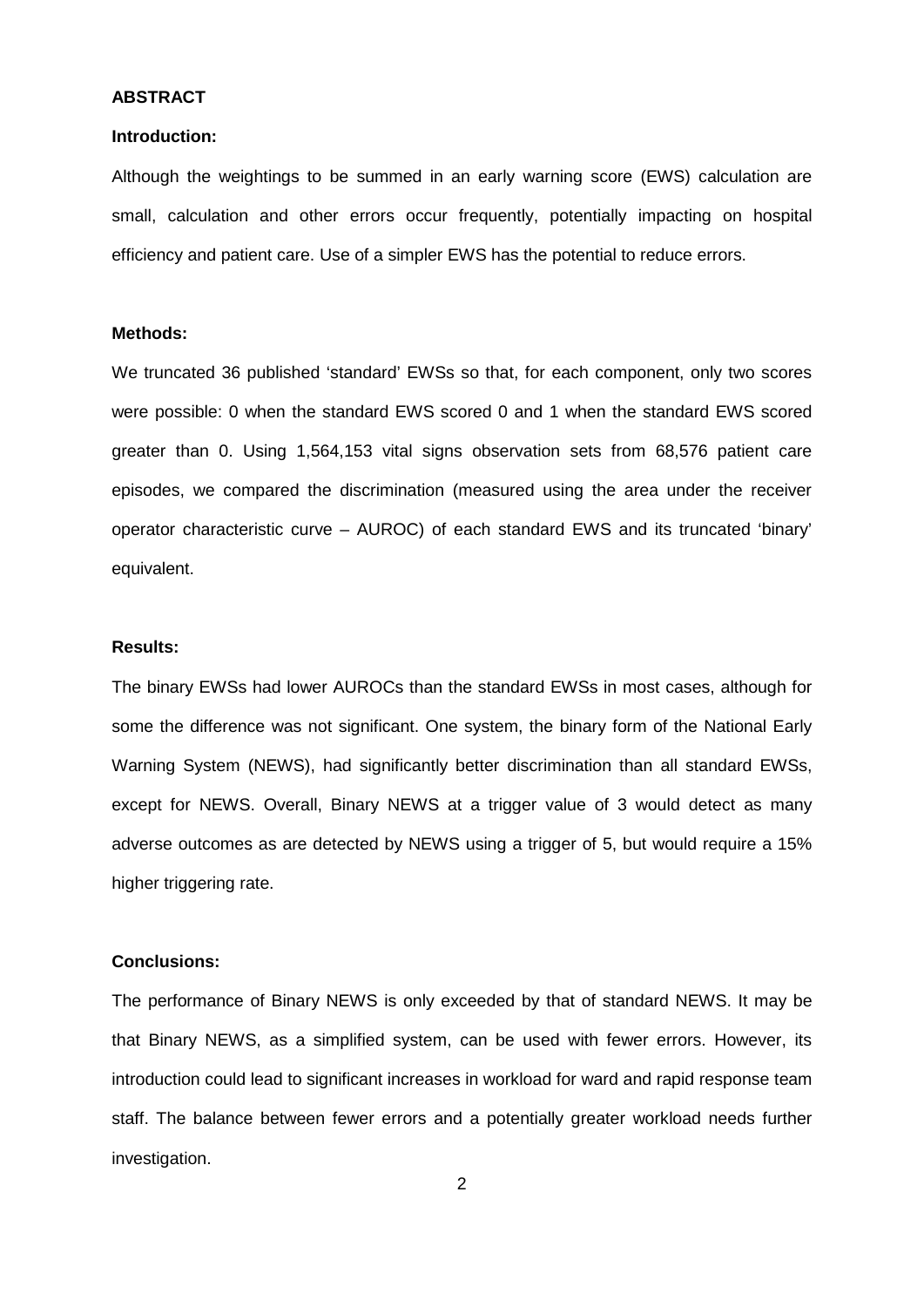## **BACKGROUND**

Early warning scores (EWS) are now extensively used to identify deteriorating ward patients, either to prevent intensive care unit (ICU) admission or facilitate it early.<sup>1,2</sup> Additionally, EWSs provide an evaluation of the likelihood of impending cardiac arrest or death. <sup>2</sup> EWSs use measurements of vital signs (e.g., pulse rate, blood pressure, breathing rate) as their basis. Each vital sign component is typically awarded a weighted score in the range 0 to 3 (although the upper limit can differ), based on the derangement of patients' vital signs variables from agreed "normal" ranges. Most EWS calculations are currently undertaken manually.

Traditionally, an EWS has up to seven components. For example, the Royal College of Physicians of London (RCPL) National Early Warning System (NEWS) contains pulse rate, breathing rate, systolic blood pressure, temperature,  $S_0O_2$ , the inspired gas and the patient's conscious level.3 Several other EWSs contain only a subset of these components and one, the Cardiac Arrest Risk Triage (CART) score,<sup>4</sup> uses diastolic rather than systolic blood pressure.

Typically, when the aggregate EWS exceeds pre-determined levels, clinical staff are advised to increase vital signs monitoring, involve more experienced staff or call a rapid response team (e.g. outreach or medical emergency team). Although the weightings to be summed in an EWS are small, calculation and other errors occurfrequently. 5-11 These may impact on hospital efficiency and patient care – escalating care and monitoring for patients that do not require it, or failing to escalate care for those that do. Use of a simpler EWS has the potential to reduce errors.<sup>6</sup> It may therefore be beneficial to develop simplified EWSs.

We hypothesised that, for the outcomes traditionally used to assess the performance of EWS, the identification of normality – and of deviation from normality – in vital signs is more important than the level of derangement. Therefore, we investigated the effectiveness of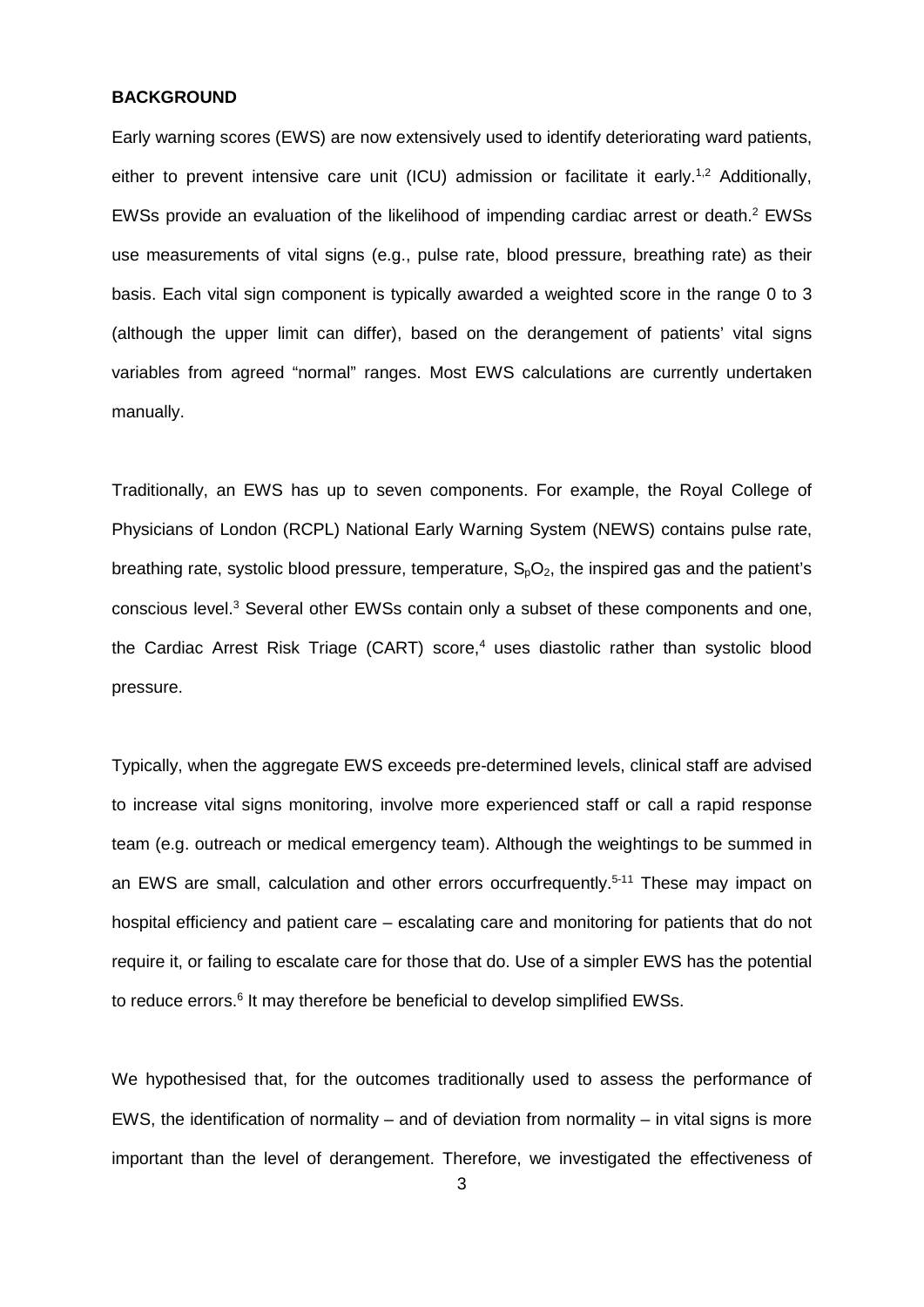EWS systems that have only two possible scores, 0 (normal, i.e., low risk) or 1 (abnormal, i.e., increased risk), for each vital sign. The simplified EWSs, hereinafter referred to as binary EWSs, are based on previously existing standard EWSs. To use such an EWS, staff would merely have to count the number of components in which a score of 1 was received.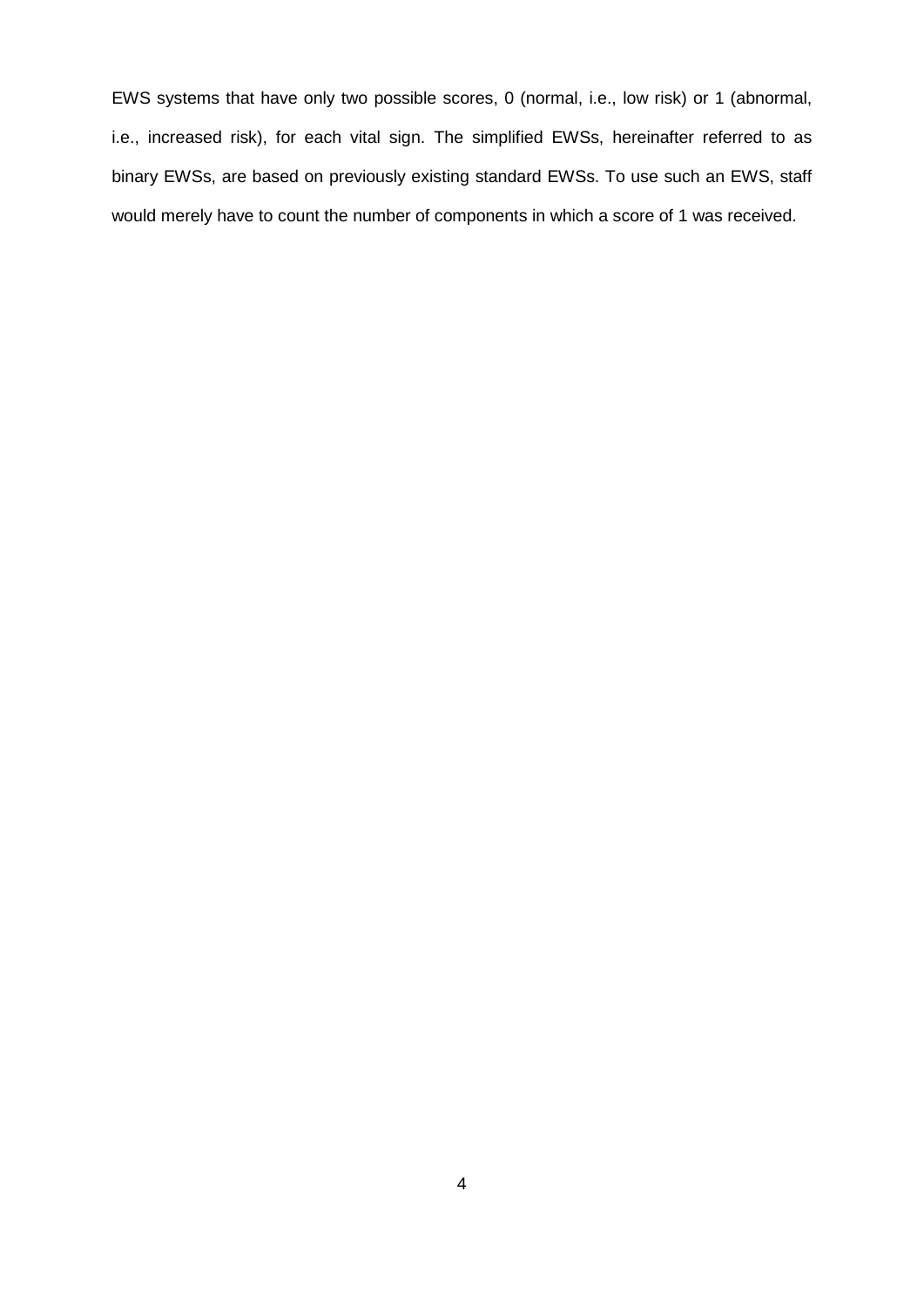#### **METHOD**

## **Ethical Committee Approval**

The study is covered by local research ethics committee approval ref 08/02/1394, granted by the Isle of Wight, Portsmouth and South East Hampshire Research Ethics Committee.

## **Study site**

Portsmouth Hospitals NHS Trust (PHT) is a NHS District General Hospital on the South Coast of England, handling ~140,000 admissions per year in ~1200 inpatient beds on a single site. It has ~5500 staff and provides all acute services except burns, spinal injury, neurosurgical and cardiothoracic surgery to ~540,000 of the local population.

## **Vital signs test results database and its development**

We constructed a database of vital signs collected from all adult patients admitted to PHT on or after 25/05/2011 and discharged on or before 31/12/2012. We excluded data from patients aged <16 years at hospital admission and patients discharged alive on the day of admission. Vital signs data were recorded in real-time at the bedside using handheld electronic equipment running VitalPAC software.<sup>12,13</sup> Each full set of vital signs measurements contained: pulse rate, breathing rate, systolic and diastolic blood pressure, temperature,  $S_0O_2$ , the inspired gas (e.g., oxygen or air) at the time of  $S_0O_2$  measurement, and the patient's conscious level. Conscious level was recorded as alert (A), responds to voice (V), responds to pain (P) or unresponsive (U). For EWSs that use the Glasgow Coma Scale, the scores were converted to the AVPU system (GCS  $15 = A$ ; GCS  $14 = V$ ; GCS  $13-9$  $=$  P; GCS  $\leq$  8 = U) as previously described.<sup>1</sup>Observation sets for which one or more of the vital signs measurements were absent or physiologically impossible (i.e., recorded in error) were excluded.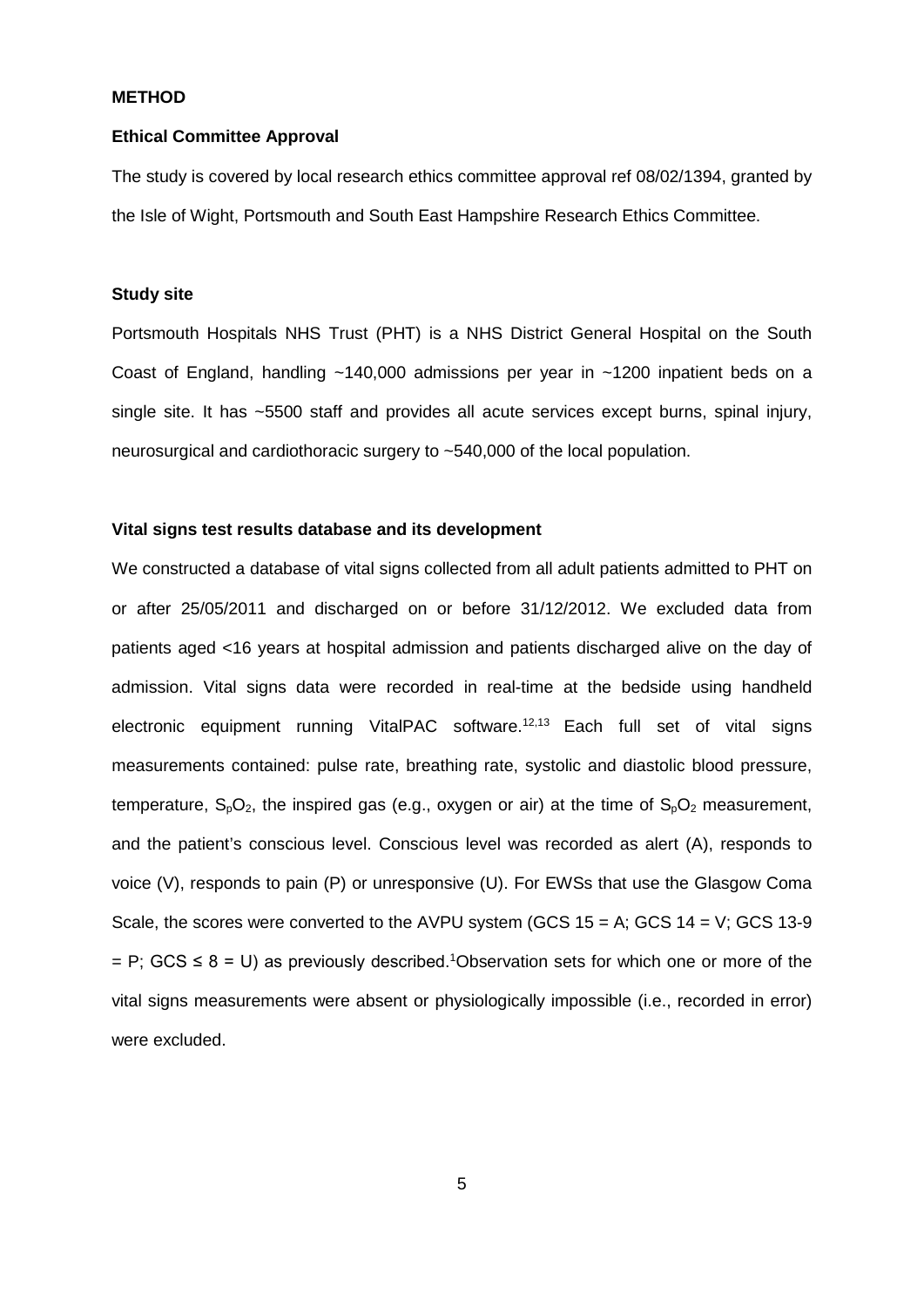## **Outcomes**

We studied the following outcomes: death, cardiac arrest and unanticipated intensive care unit (ICU) admission, each within 24 h of an observation set. Patient outcomes were identified using the hospital's patient administration system (for death), and its cardiac arrest and ICU admission databases. We used precedence rules so that, when multiple adverse outcomes occurred within 24 h of an observation set, only the first was counted (e.g. a cardiac arrest, followed by an ICU admission, followed by death – all within 24 h of an observation set – was recorded as cardiac arrest only).

## **Development of binary EWSs**

To develop the binary EWSs, we truncated 36 published 'standard' EWS – the 34 previously compared by Smith et al,<sup>1,2</sup> plus  $CART<sup>4</sup>$  and the Centiles EWS.<sup>14</sup> The EWSs used are summarised in Table S1 in the supplementary information. For each component in each EWS, we assigned a score of 0 in the corresponding binary EWS if the score for that component in the standard EWS would be 0. If the score for a component in the standard EWS would be greater than 0, the score for that component in the binary EWS would be 1. As an example, NEWS and its binary equivalent ("Binary NEWS") are presented in Table 1.

## **Table 1:**

| The National Early Warning Score (NEWS) and its binary equivalent, Binary NEWS |  |
|--------------------------------------------------------------------------------|--|
|                                                                                |  |

| Vital sign            | <b>NEWS</b> |              |          |           |          |                | <b>Binary NEWS</b> |          |           |       |
|-----------------------|-------------|--------------|----------|-----------|----------|----------------|--------------------|----------|-----------|-------|
|                       | 3           | $\mathbf{2}$ | 1        | $\bf{0}$  | 1        | $\overline{2}$ | 3                  | 1        | 0         | 1     |
| <b>Respiration</b>    | ≤8          |              | $9 - 11$ | $12 - 20$ |          | $21 - 24$      | $\geq$ 25          | < 12     | 12-20     | >20   |
| rate                  |             |              |          |           |          |                |                    |          |           |       |
| (breaths per          |             |              |          |           |          |                |                    |          |           |       |
| minute)               |             |              |          |           |          |                |                    |          |           |       |
| $S_pO_2$ (%)          | ≤91         | 92-93        | 94-95    | ≥96       |          |                |                    | $96$     | ≥96       |       |
| Any                   |             |              |          | <b>No</b> |          | Yes            |                    |          | <b>No</b> | Yes   |
| supplemental          |             |              |          |           |          |                |                    |          |           |       |
| oxygen                |             |              |          |           |          |                |                    |          |           |       |
| <b>Temperature</b>    | ≤35.0       |              | $35.1 -$ | $36.1 -$  | $38.1 -$ | ≥39.1          |                    | $<$ 36.1 | $36.1 -$  | >38.0 |
| $(^{\circ}C)$         |             |              | 36.0     | 38.0      | 39.0     |                |                    |          | 38.0      |       |
| <b>Systolic blood</b> | ≤ $90$      | 91-100       | $101 -$  | $111 -$   |          |                | $\geq$ 220         | < 111    | $111 -$   | >219  |
| pressure              |             |              | 110      | 219       |          |                |                    |          | 219       |       |
| (mmHg)                |             |              |          |           |          |                |                    |          |           |       |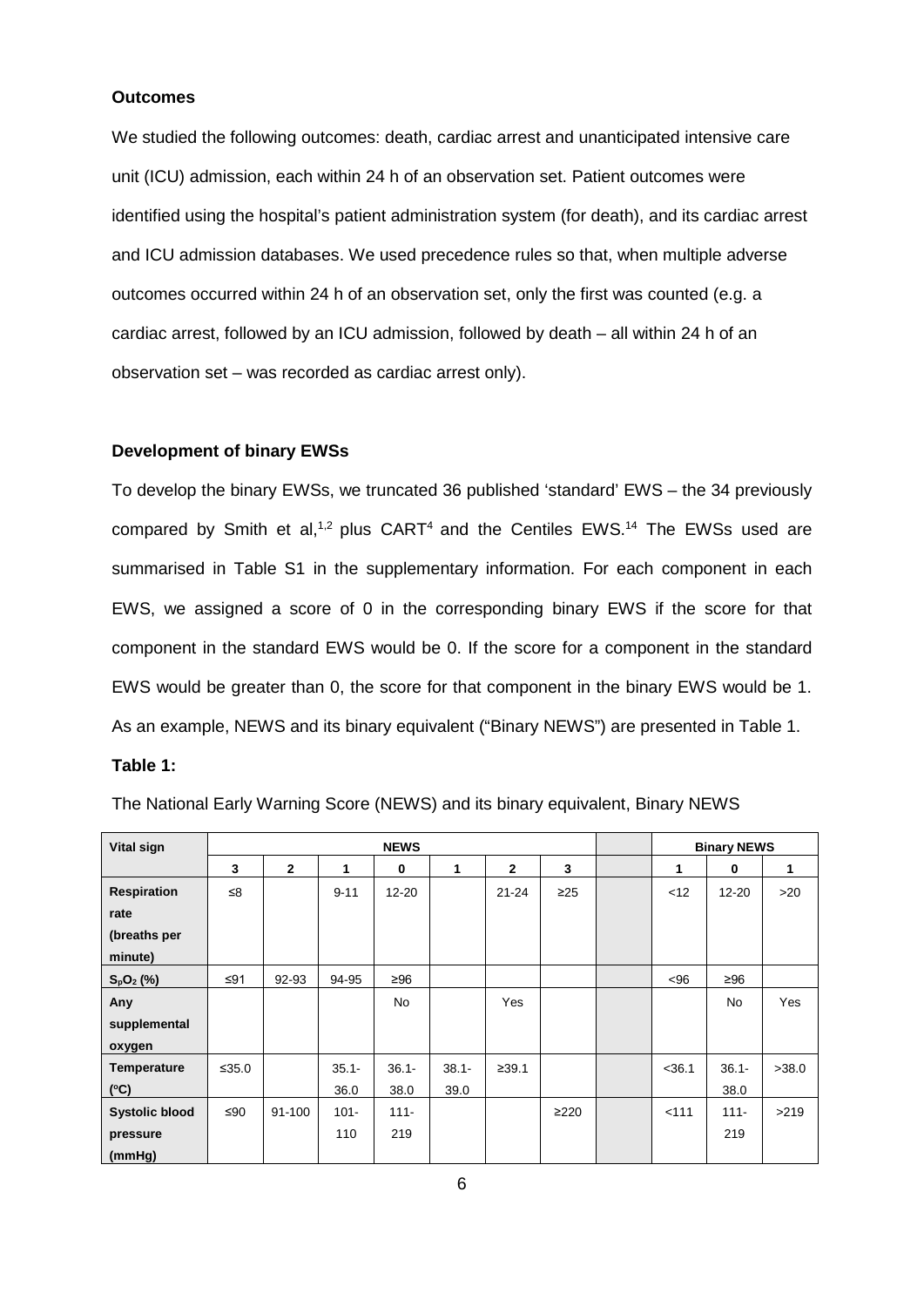| <b>Pulse rate</b> | ≤40 | 41-50 | 51-90 | 91-110 | $111 -$ | ≥131  | $51$ | 51-90 | >90   |
|-------------------|-----|-------|-------|--------|---------|-------|------|-------|-------|
| (beats per        |     |       |       |        | 130     |       |      |       |       |
| minute)           |     |       |       |        |         |       |      |       |       |
| Level of          |     |       | А     |        |         | V, P, |      | Α     | V, P, |
| consciousness     |     |       |       |        |         | U     |      |       |       |

#### **Assessment of EWS performance**

The ability of an EWS to discriminate a patient's risk of an adverse outcome can be measured using the area under the receiver operator characteristic curve (AUROC). This represents the probability that a randomly selected observation that was followed, within 24 hours, by an adverse outcome had a higher score under an EWS than a randomly selected observation that was not followed, within 24 hours, by an adverse outcome. <sup>15</sup> We calculated the AUROCs for the 36 standard EWSs and the corresponding 36 binary EWSs for the outcomes of death, cardiac arrest, unanticipated ICU admission and any of those outcomes within 24 h of the observation set. We calculated the AUROCs using (a) all observation sets in the dataset and (b) using 10,000 sample sets, each with one observation set per episode of patient care, selected at random. We took both approaches to test whether any lack of independence between observation sets for the same patient might bias the results. Previous work has shown that such effects can be important when an EWS includes age,<sup>15</sup> as was the case for some EWSs included in this study.

When using all observations, we calculated a 95% confidence interval for the AUROCs and assessed the significance of differences in AUROCs using the methods set out by DeLong *et al*. <sup>16</sup> When using 10,000 sample sets, we calculated an AUROC for each sample set and reported the mean AUROC and the 2.5 and 97.5 centiles of the AUROCs as the 95% confidence interval.

We also analysed the performance of the best performing EWS and binary EWS using the EWS efficiency curve, described by Prytherch *et al.*17 This plots the triggering rate (i.e., workload) against sensitivity. In calculating the efficiency curve, we again used 10,000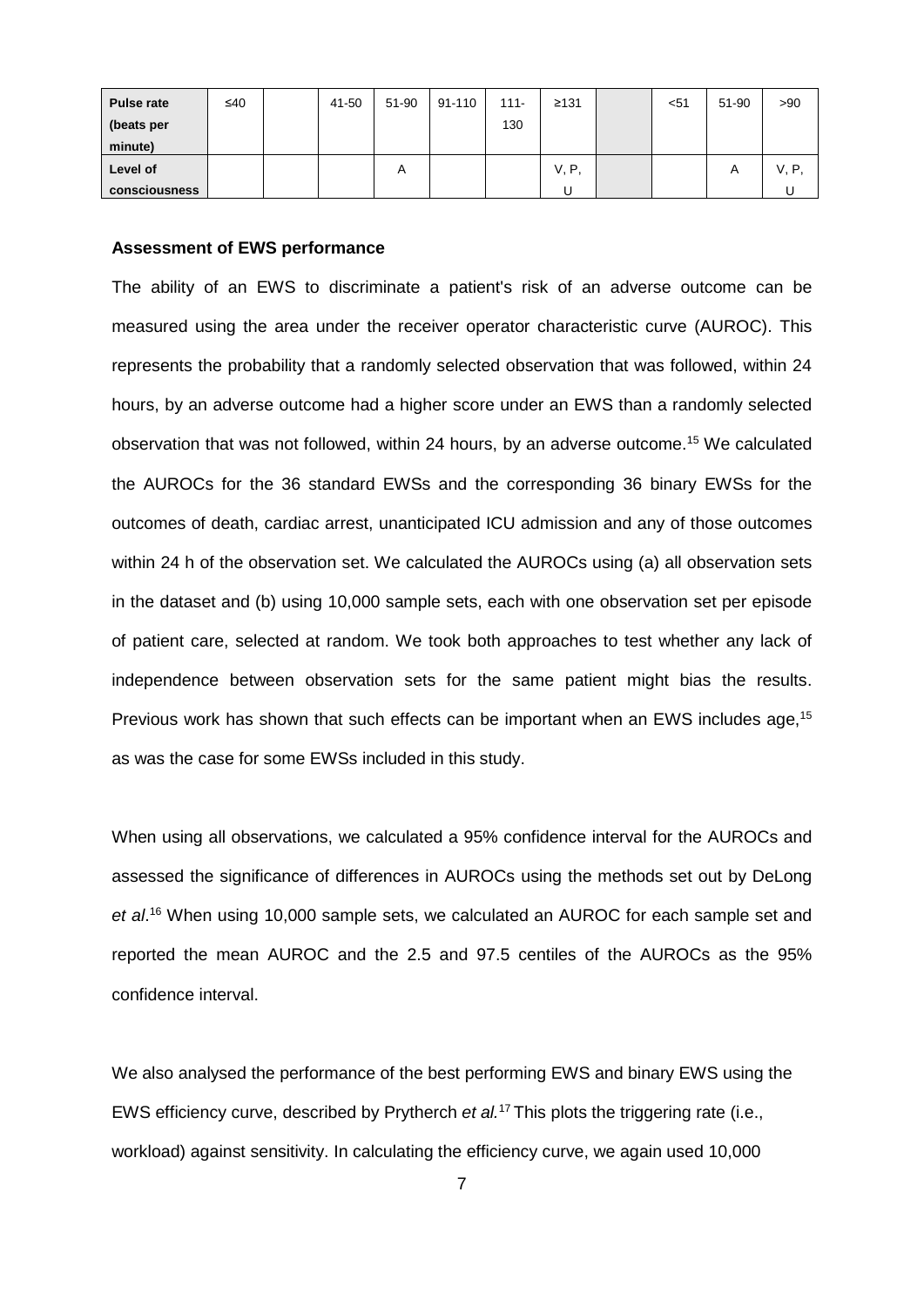sample sets, each with one observation set from each episode of patient care, selected at random.

Finally, we calculated some summary measures. Using 10,000 sample sets, each with one observation set per episode of patient care, we calculated sensitivity, positive predictive value, specificity and negative predictive value at triggering values that would give similar triggering rates for the best performing standard and binary EWS. Using all the observations in the dataset, we also calculated (i) the percentage of total observations that would result in escalation; (ii) the percentage of total episodes of care for which there would be at least one escalation; and (iii) the percentage of adverse outcomes for which at least one escalation would have occurred in the 24 hours before the adverse outcome (i.e., for which there would have been warning and some chance to intervene in the adverse outcome) and (iv) the mean number of patients triggering each day under each system.

#### **Data analysis tools**

All data manipulation was performed using Microsoft® Visual FoxPro 9.0. All analyses were undertaken in R version 3.02. 18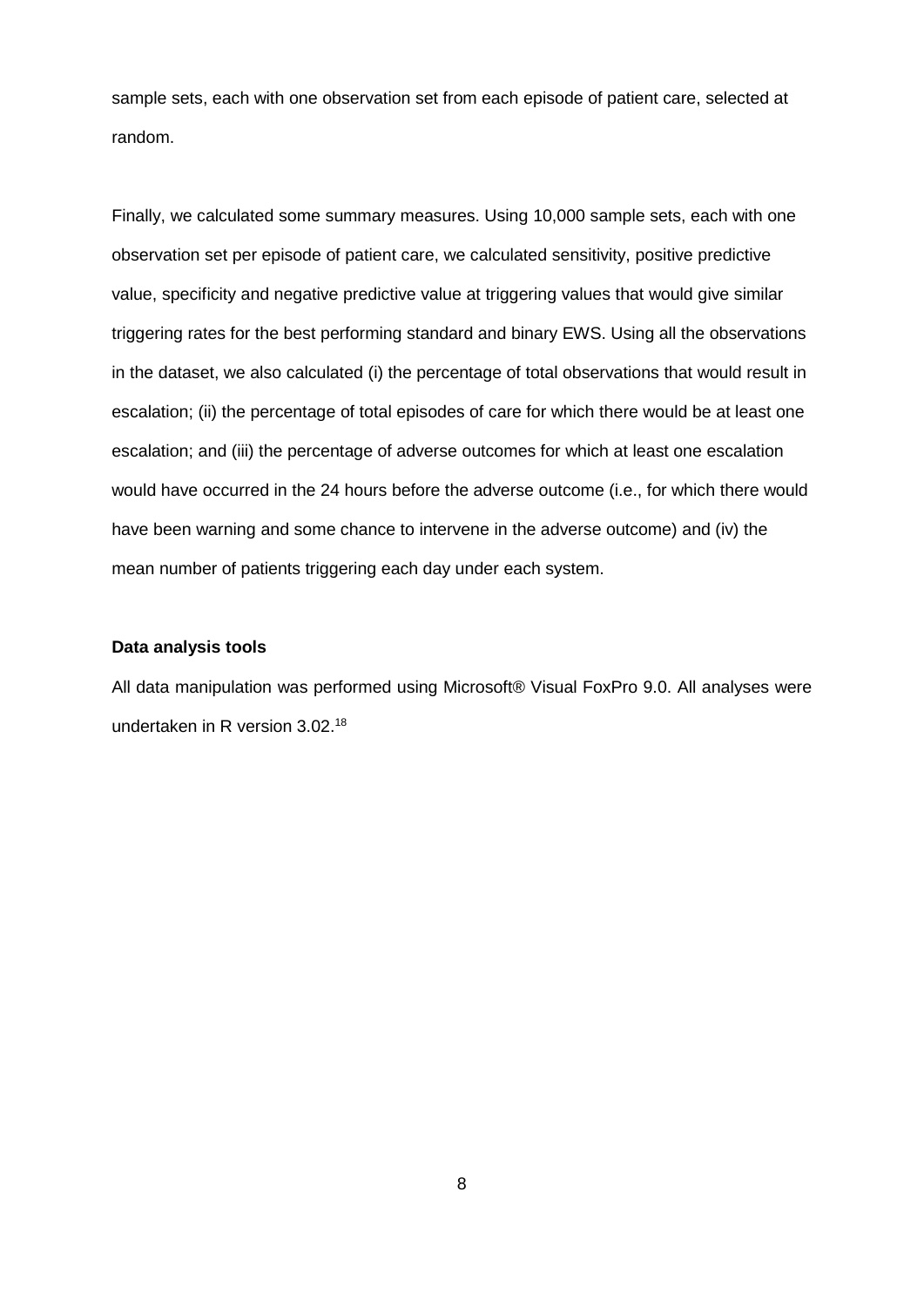## **RESULTS**

In the study period, there were 68,576 discharges of 46,944 unique patients admitted on or after 25/05/2011 and discharged on or before 31/12/2012, where the patient was aged  $\geq$ 16, the patient was not discharged alive on the day of admission and at least one full set of valid vital signs observations was recorded. Of these episodes, 32,720 (48%) were for male patients and the mean age at admission was 62.5 years (standard deviation: 20.5 years). Associated with these episodes of care were 1,564,143 valid, full observation sets (mean 22.8 observation sets per episode). 7,637 observation sets (0.49%) in 1697 episodes (2.47%) for 1,697 patients were followed by death within 24 h (irrespective of any other outcome occurring before). 6,380 observation sets (0.41%) in 1,441 episodes (2.10%) for 1,441 patients had death as the first outcome within 24 h; 1671 observations (0.11%) in 326 episodes (0.48%) for 325 patients had cardiac arrest as the first outcome within 24 h; 4,975 observations (0.32%) in 615 episodes (0.90%) for 606 patients had unanticipated ICU admission as the first outcome within 24 h. In total, 13,026 observation sets (0.83%) were followed by one or more adverse outcomes within 24 h and 2,301 episodes (3.36%) for 2,276 patients had an adverse outcome recorded within 24 hours of an observation set.

The discrimination of each EWS (as measured by AUROC) for the outcomes of death, cardiac arrest, unanticipated ICU admission and any of those three outcomes within 24 h of an observation set is shown in Figure 1. With the exception of Bakir's EWS<sup>19</sup> and (for some outcomes) CART, <sup>4</sup> the binary systems perform less well than the standard systems, although in some cases not significantly so. Binary NEWS performs significantly better than the standard versions of all other EWSs for all outcomes. The 95% confidence intervals for Binary NEWS and MEWS with age<sup>20</sup> overlap for cardiac arrest (Figure 1), but the AUROCs are significantly different (p-value < 0.001using the method of DeLong et al). 17 Analysis using one observation set per episode, chosen at random, showed similar trends (Figure 2). However, there were fewer statistically significant differences between standard and binary EWSs, and between Binary NEWS and standard versions of others.

9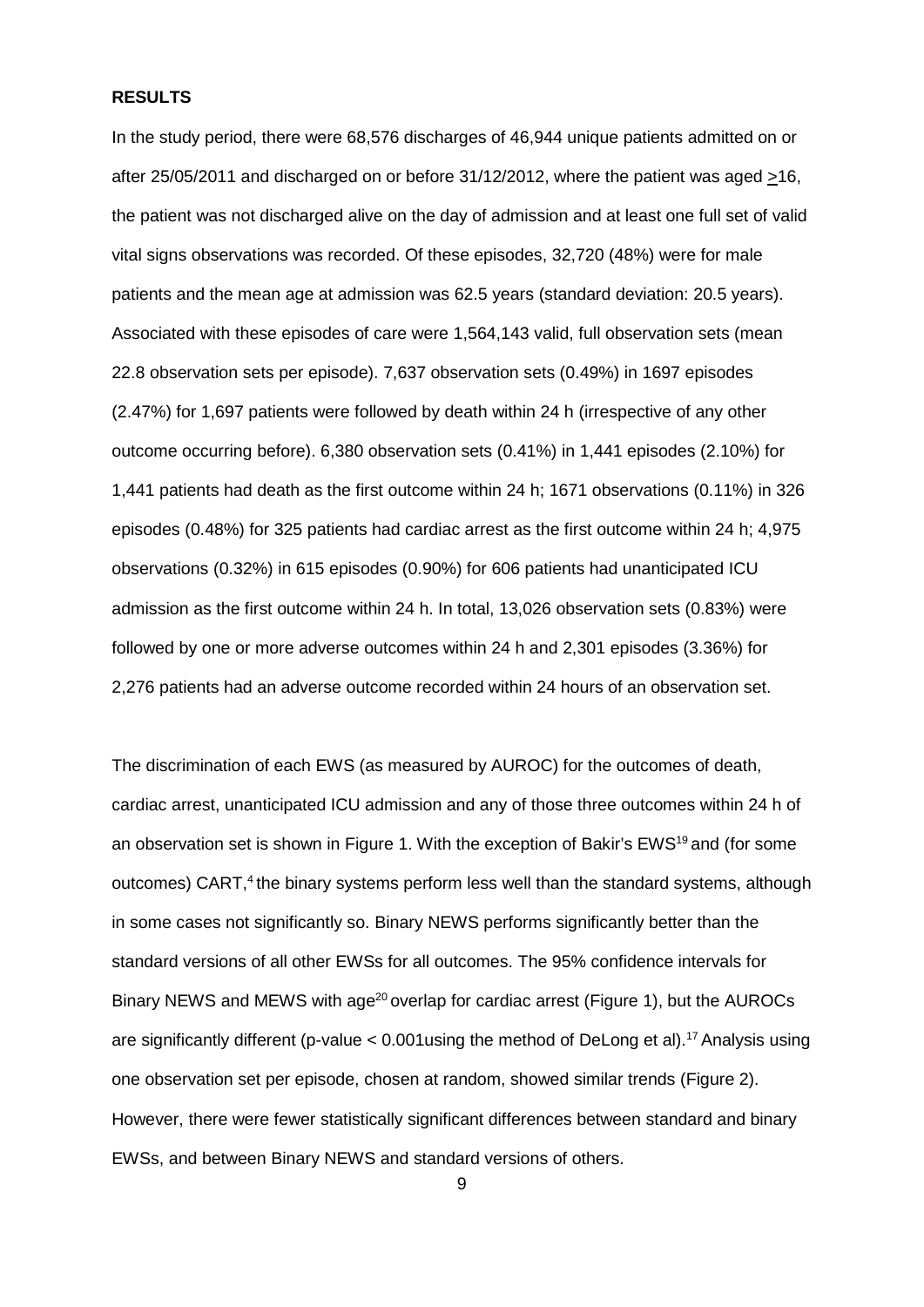The best performing standard and binary EWSs – NEWS and Binary NEWS – are compared for their efficiency against the study outcomes in Figure 3. Binary NEWS offers slightly lower efficiency (greater number of triggers for intervention in a given number of adverse outcomes) than NEWS. A score of 3 in Binary NEWS is closest to the standard triggering score of 5 in NEWS.

Table 2 compares the performance of NEWS using a trigger value of 5 and Binary NEWS using a trigger value of 3. NEWS would generate a trigger in 10.20% of observations and 29.01% of episodes, and would trigger in the 24 hours before an adverse outcome in 92.57% of cases. For Binary NEWS, 11.78% of observation sets would result in a trigger (35.27% of episodes) and 93.05% of episodes ending in an adverse outcome would trigger in the 24 hours preceding that outcome. Binary NEWS has a higher 'detection' rate, although not significantly so. In our hospital, NEWS would have generated triggers in, on average, 118 patients each day while Binary NEWS would have generated triggers for 145 patients. Using one observation per episode, Binary NEWS has performance not significantly different to that of NEWS as measured by sensitivity and negative predictive value. NEWS performs better as measured by positive predictive value and specificity.

## **Table 2:**

Performance measurements for NEWS and Binary NEWS, based on triggering at a score of 5 or greater for NEWS and 3 or greater for Binary NEWS.

| Data used                                                        | Performance measure                                                                                                  | <b>NEWS</b>                  | <b>Binary</b><br><b>NEWS</b> |
|------------------------------------------------------------------|----------------------------------------------------------------------------------------------------------------------|------------------------------|------------------------------|
| All<br>observations<br>(multiple<br>observations<br>per episode) | % of observation sets that trigger (95% CI)                                                                          | 10.20 (10.15<br>$-10.25$     | 11.78 (11.73<br>$-11.83$     |
|                                                                  | % of episodes that trigger at least once (95% CI)                                                                    | 29.01<br>$(28.67 -$<br>29.35 | 35.27<br>(34.91-<br>35.62)   |
|                                                                  | % of episodes with an adverse outcome for which the EWS<br>would trigger in the 24 hours before the outcome (95% CI) | 92.57 (92.12<br>$-93.02$     | 93.05 (92.61<br>$-93.48$     |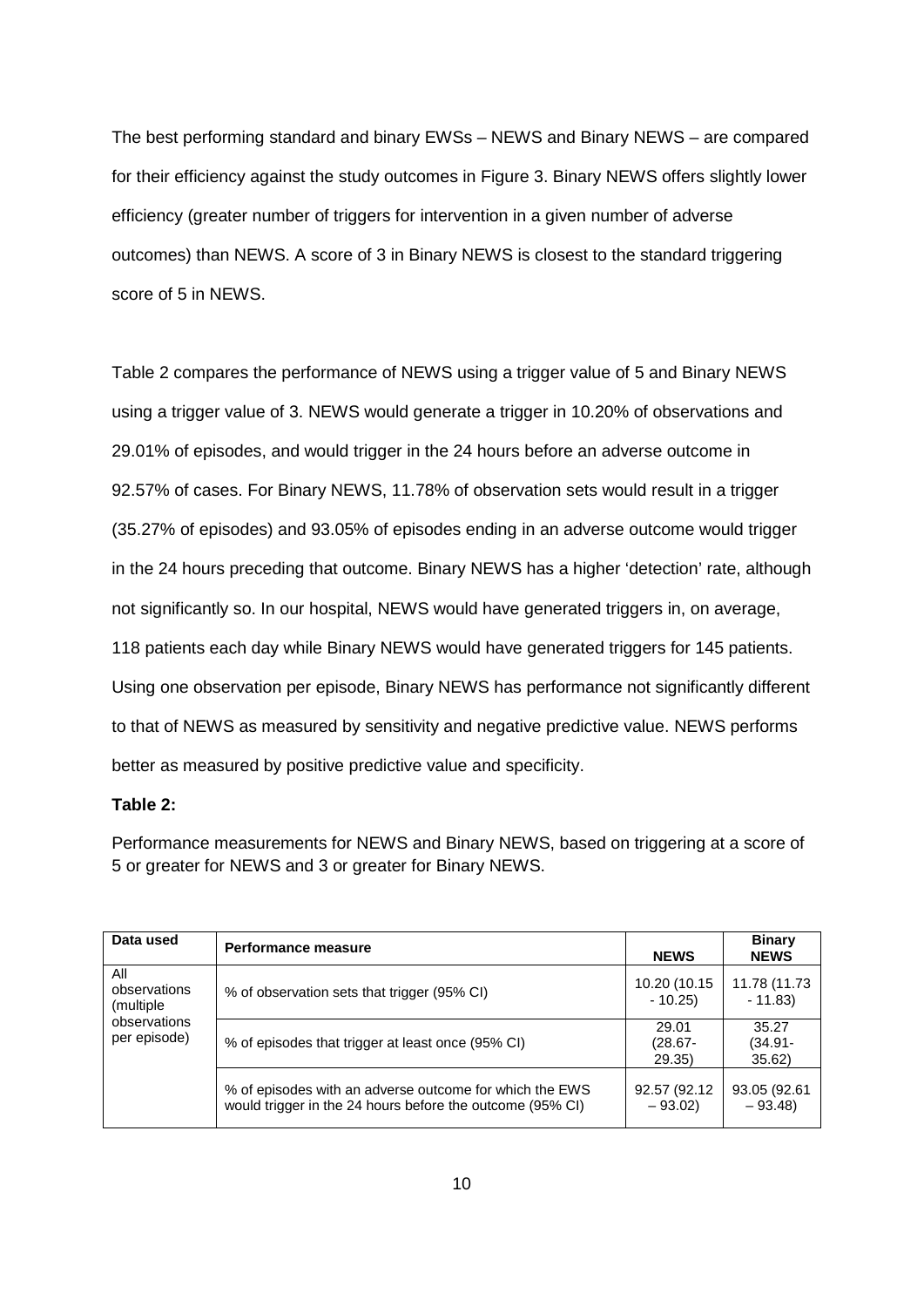|                                                          | Mean number of unique patients triggering each day (SD)                                                             | 118(20)                       | 145 (24)                      |
|----------------------------------------------------------|---------------------------------------------------------------------------------------------------------------------|-------------------------------|-------------------------------|
| <b>One</b><br>observation per<br>episode,<br>selected at | Sensitivity: % of observations followed by an adverse outcome<br>that trigger (95% CI)                              | 69.69 (67.14<br>$-72.20$      | 67.71 (65.14<br>$-70.26$      |
| random (using<br>10,000 sample<br>sets)                  | Positive predictive value: % of triggering observations that are<br>followed by an adverse outcome (95% CI)         | 11.76 (11.16<br>$-12.37$      | $9.62(9.11 -$<br>10.13)       |
|                                                          | Specificity: % of observations not followed by an adverse<br>outcome that do not trigger (95% CI)                   | 94.16<br>$(94.03 -$<br>94.30) | 92.89 (92.74<br>$-93.04$      |
|                                                          | Negative predictive value: % of non-triggering observations that<br>are not followed by an adverse outcome (95% CI) | 99.64<br>$(99.61 -$<br>99.68) | 99.61<br>$(99.58 -$<br>99.65) |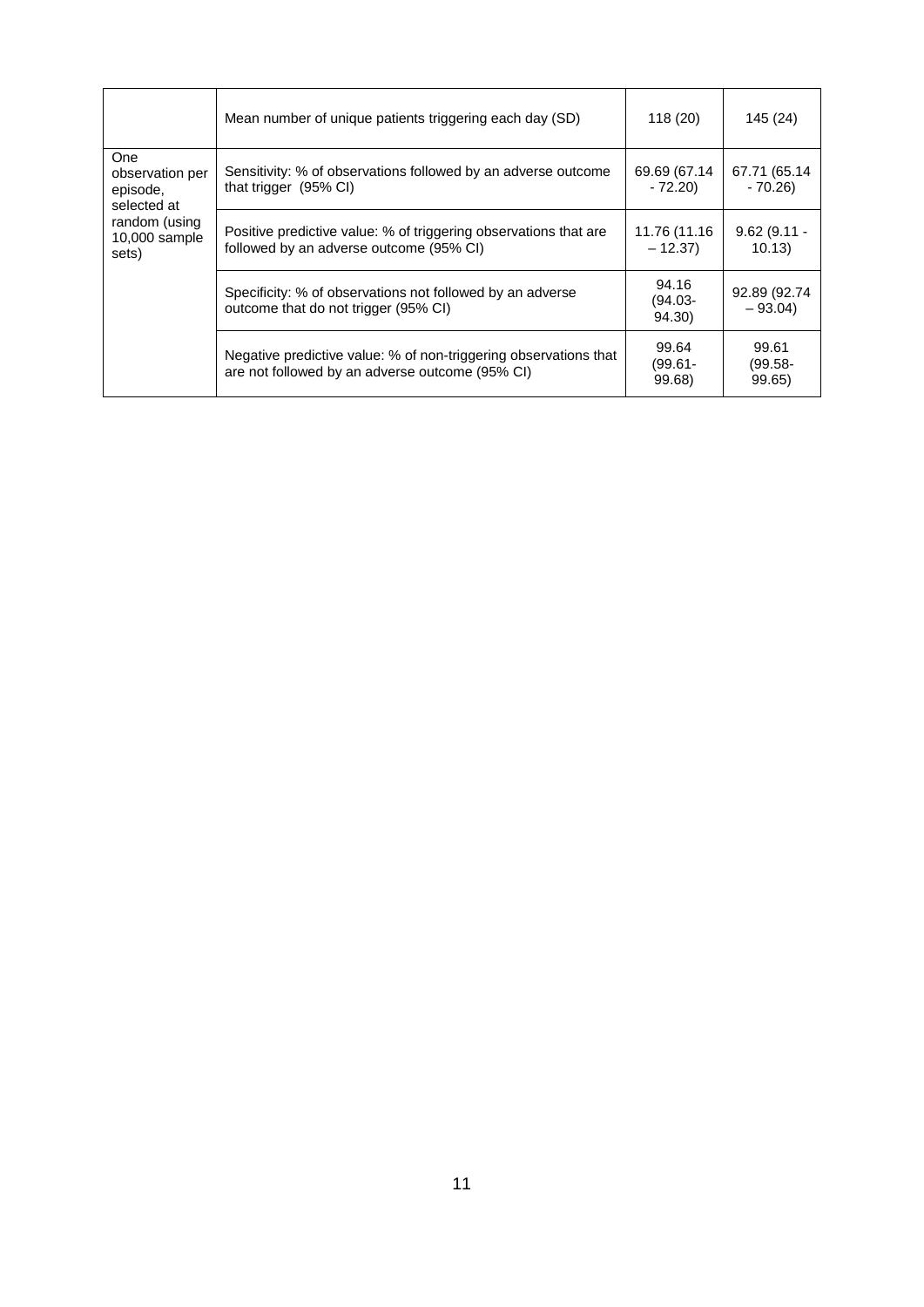## **DISCUSSION**

The results show that simplified binary EWSs can offer useful discrimination of a patient's risk of adverse outcomes. For all outcomes, except cardiac arrest, the majority of binary EWSs have AUROCs over 0.7. The best performing binary EWS, Binary NEWS, offers better discrimination than the standard versions of other EWS for all outcomes studied, except for standard NEWS. Its discrimination is lower than that of the standard NEWS, as may be expected from the binary categorization of the continuous variables.<sup>22</sup> However, the performance gap between them is small.

On the other hand, Binary NEWS offers slightly lower efficiency (a greater number of triggers for intervention in a given number of adverse outcomes) than NEWS. Overall, Binary NEWS at a trigger value of 3 would trigger in the 24 hours preceding an adverse outcome more often than NEWS using a trigger of 5 (although the difference is not significant), but it would require a 15% higher triggering rate (in terms of triggers per observation taken; a 22% higher triggering rate in terms of episodes having at least one trigger and a 23% higher rate in terms of unique patients triggering each day). This is clearly of concern, as it would increase the number of reviews by clinicians with competencies in the assessment of acute illness<sup>3</sup> and might also increase the workload of the rapid response team. Although Binary NEWS appears to at least match NEWS in terms of the number of adverse outcomes that would be preceded by a trigger, it should also be noted that there may be differences in the timing and number of triggers. Earlier detection may, within limits, be useful to give more time for interventions. A greater number of triggers before an adverse outcome may provide more chances to intervene, but may also result in later triggers being ignored if earlier ones were considered to be false alarms.

There are clear strengths to our study - it uses a large database from over 18 months of completed, hospital-wide inpatient admissions and all necessary vital signs variables were collected simultaneously in a standardised manner for all observations sets, using an

12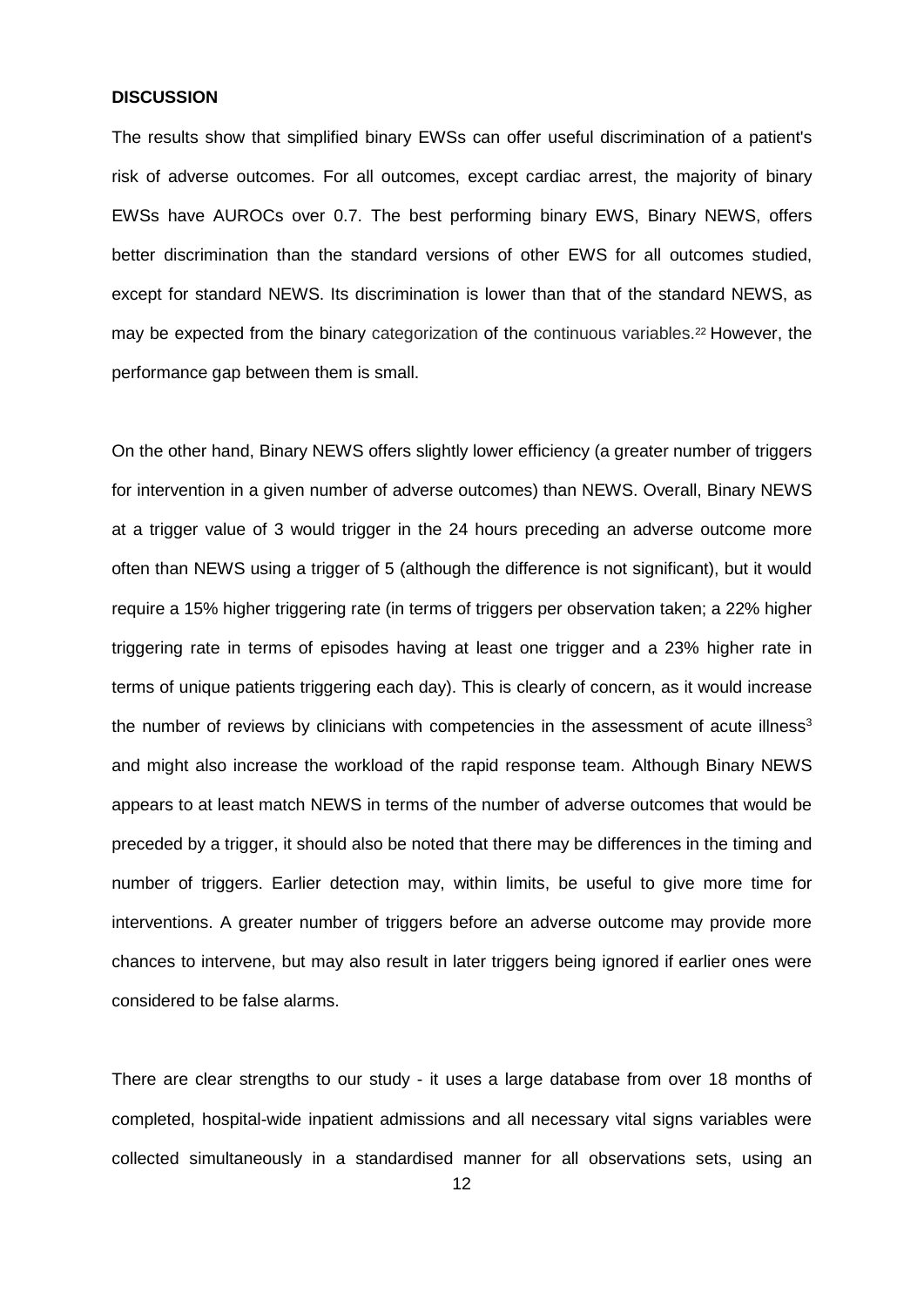electronic data collection system.<sup>12,13</sup> However, there are also weaknesses. As with all modelled evaluations of EWSs, our analyses do not take account of any interventions that may have occurred in response to triggers (NEWS was used in the hospital during the study period) and that may have changed clinical outcomes. Also, we have compared only aggregate scores for the EWSs, despite the RCPL's guidance for deployment of NEWS also recommending triggering when any vital sign measurement scores 3.<sup>3</sup> However, scores of 3 do not exist in Binary NEWS, making such triggering and a direct comparison between NEWS and Binary NEWS impossible in this respect. Also of relevance is the finding that triggering on single extreme values of a vital sign observation, as suggested for NEWS by the RCPL, is not necessarily advantageous.<sup>23</sup> Finally, ours is a single centre study and similar results might not be obtained from data collected in other institutions. Therefore, an external validation exercise is necessary.

There is evidence of error with the use of early warning scoring systems, 6,8-11 and of simpler 'calling criteria' offering advantages in ease of use and increased accuracy. <sup>6</sup> In particular, higher scores in NEWS are associated with higher error rates.<sup>11</sup> However, there are no comparative data on their respective utility in clinical settings. Further investigation into the rates and implications of errors using standard EWSs, and the potential to reduce error with a binary EWS are required to determine whether binary systems might offer better performance and safety in clinical practice. In hospitals where EWSs are calculated electronically,<sup>12,13,,24,25</sup> a simplified EWS would offer no obvious benefit, as electronic systems remove errors due to inaccurate calculation or inaccurate assignment of score. Introducing Binary NEWS in such settings would likely merely increase staff workload. However, a simplified system, such as Binary NEWS, may have significant utility in hospitals relying on paper vital signs charts and manual early warning score calculations.

It is notable that for Bakir's EWS, which includes a weighting for age,<sup>20</sup> the binary version outperformed its 'parent' standard version. We hypothesise that high scores (up to 9)

13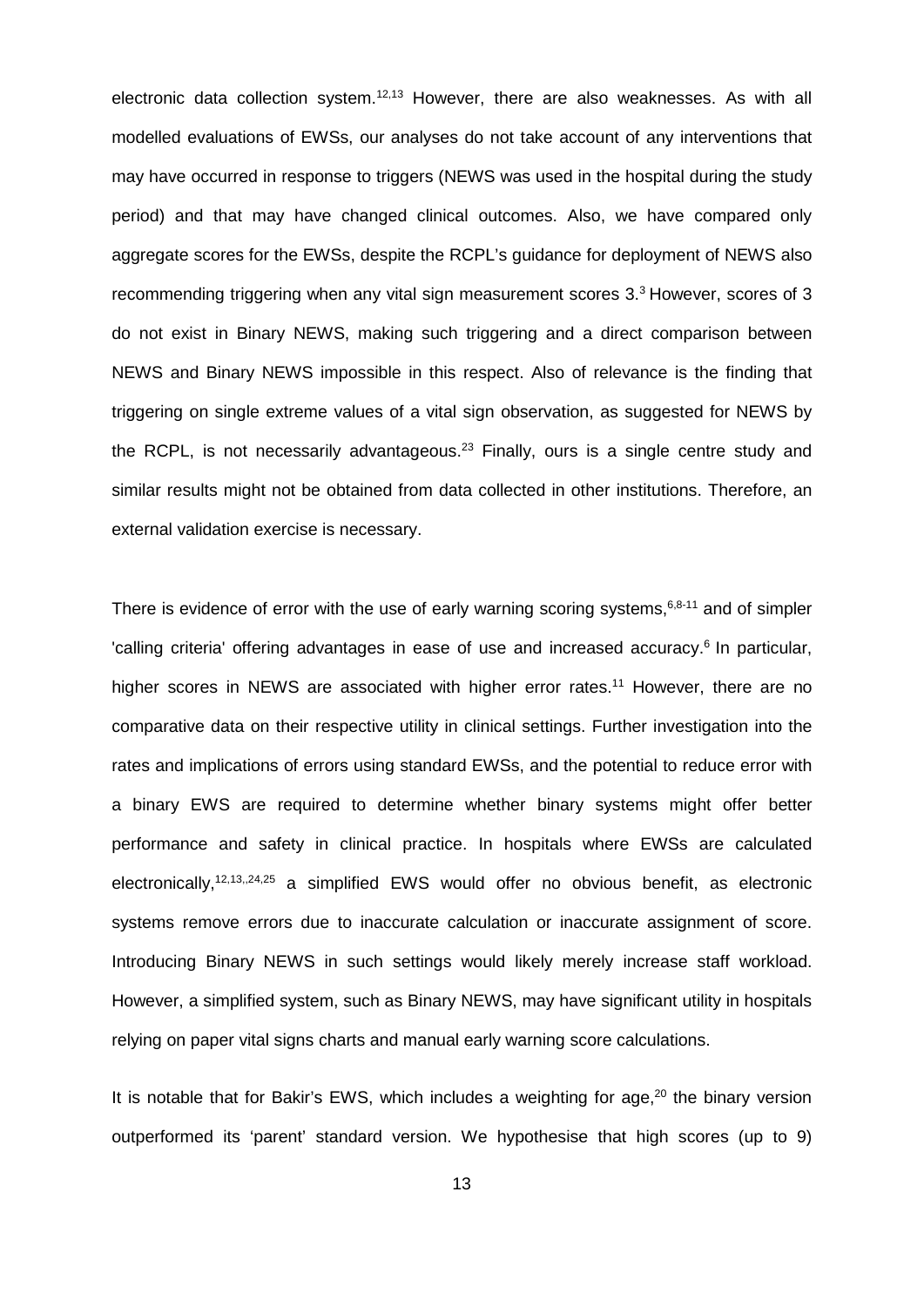awarded for age in the standard Bakir EWS did not accurately represent risk associated with age in our data, either by assigning too much weight or by assigning it at the wrong ages. The binary system reduced the impact of age on the aggregate scores and so improved performance. Binary systems, by their simplistic nature, suffer less from any over-fitting to particular data that may adversely affect their performance in other populations.

It is possible that the simple approach to defining binary systems adopted here (score 0 if original EWS scores 0; score 1 if original EWS scores > 0) is not optimal and that adjustment of the boundary between scores of 0 and 1 for each vital sign may result in a binary EWS with discriminative power greater than those considered here. However, the boundaries in NEWS have already been validated using an automated computer based system in which scores were assigned so that a 0 score in a component represented below average risk (where average risk is defined as the overall risk in the studied population) and a score of 1 or greater represented above average risk.<sup>26</sup> The boundaries in Binary NEWS may already represent a near optimal description of normality and abnormality for the case mix of patients studied.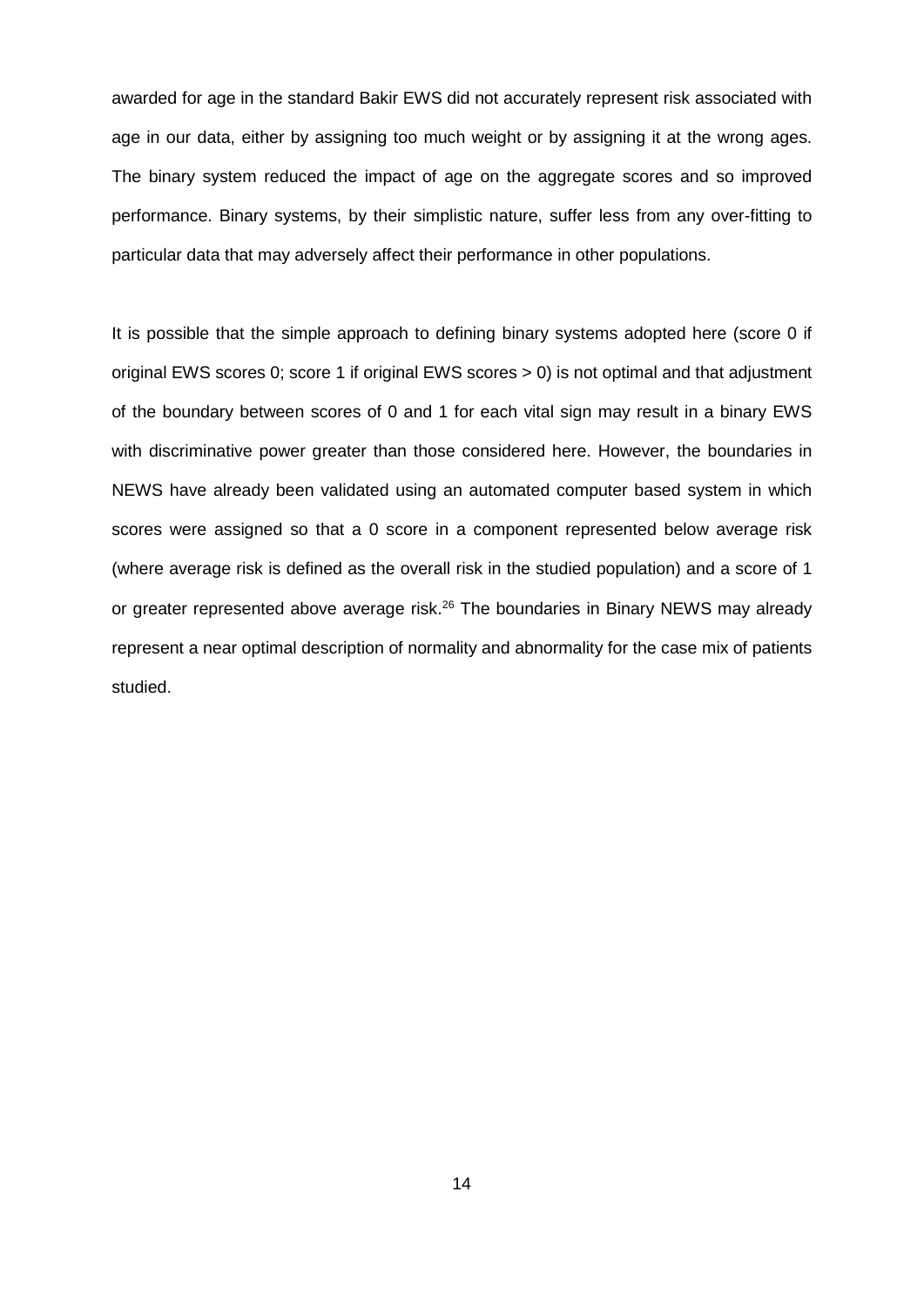## **SUMMARY**

This study supports the hypothesis that it is the definition of normality  $-$  and therefore abnormality – in vital signs measurements that provides EWSs with most of their discriminatory power. Simplified binary EWSs based on this principle offer useful discrimination of a patient's risk of adverse outcomes. A simplified two-level version of NEWS (Binary NEWS) is outperformed only by its full 'original' version and is simpler to compute, possibly reducing errors in its use. However, its introduction could lead to significant increases in workload for ward and rapid response team staff. Future research is required to confirm our findings and to evaluate the operational impact, both in terms of ease of use, workload and patient safety, of using a binary EWS system.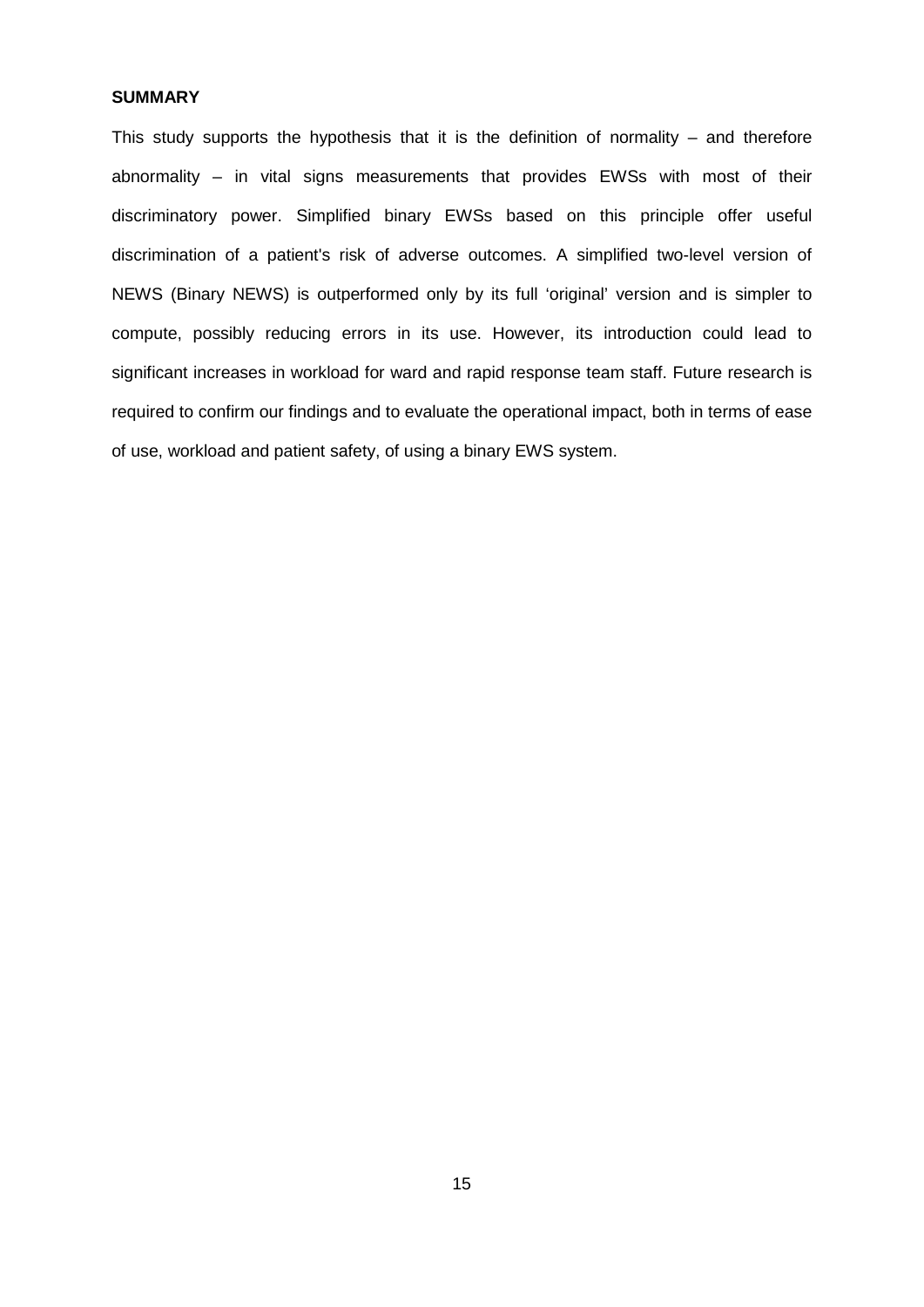## **ACKNOWLEDGEMENTS**

The authors would like to acknowledge the efforts of the medical, nursing and administrative staff at Portsmouth Hospitals NHS Trust who collected the data used in this study. Dr. Stuart Jarvis takes responsibility for the integrity and the accuracy of the data analysis.

# **COMPETING INTERESTS**

VitalPAC, the software system used to collect the vital signs in this study, is a collaborative development of The Learning Clinic Ltd (TLC) and Portsmouth Hospitals NHS Trust (PHT). At the time of the study, PHT had a royalty agreement with TLC to pay for the use of PHT intellectual property within the VitalPAC product. PM, DP, PF and PS are employed by PHT. GS was an employee of PHT until 31/03/2011. PS, PF, and the wives of GS and DP, are minority shareholders in TLC. GS, DP, and PS are unpaid research advisors to TLC, and have received reimbursement of travel expenses from TLC for attending symposia in the UK. JB's research has previously received funding from TLC through a Knowledge Transfer Partnership.

GS was a member of the Royal College of Physicians of London's National Early Warning Score (NEWS) Development and Implementation Group. DP assisted the Royal College of Physicians of London in the analysis of data validating NEWS. SJ and CK have no conflicts of interest.

# **FUNDING**

None.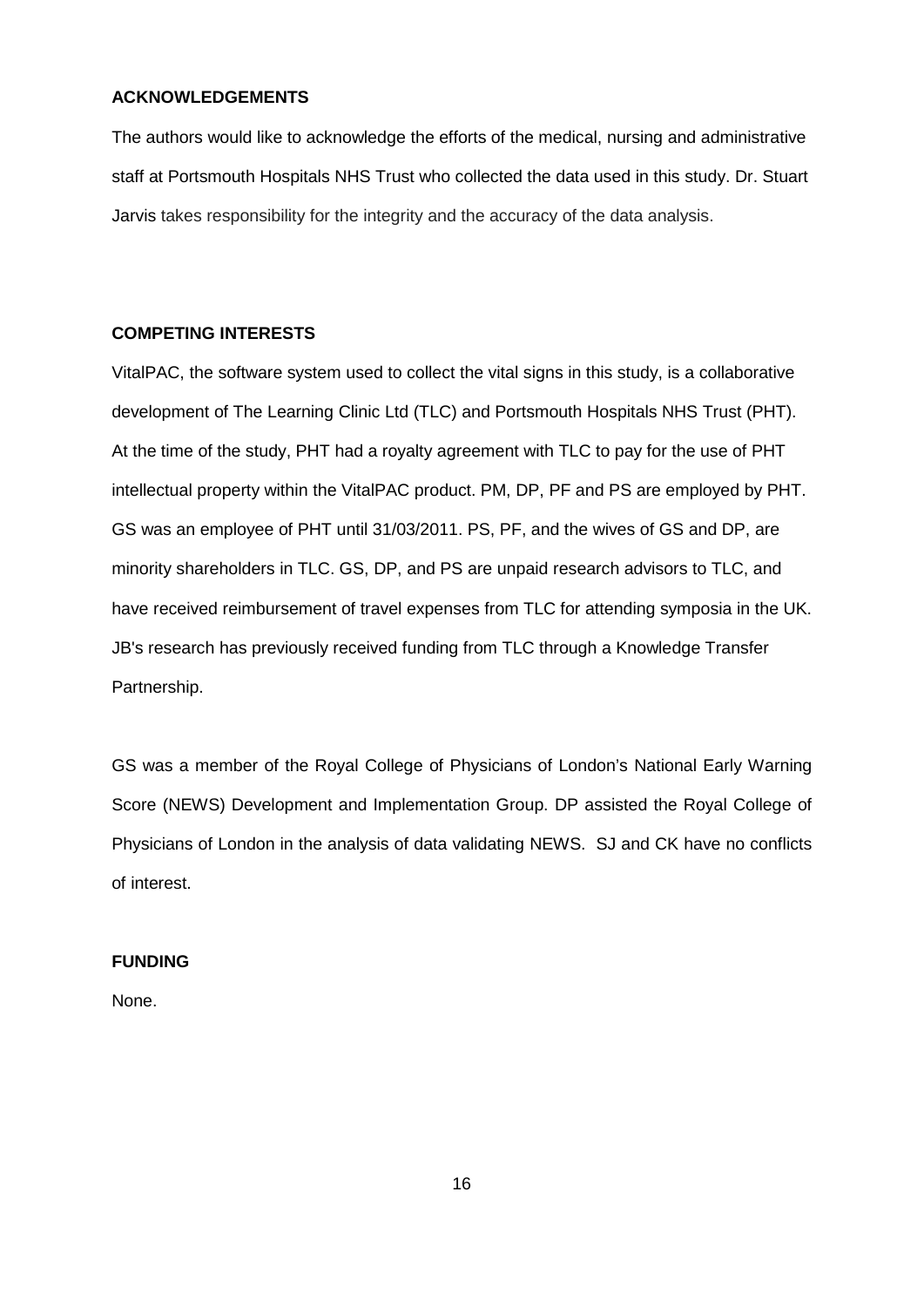#### **REFERENCES**

- 1. Smith GB, Prytherch DR, Schmidt PE, Featherstone PI. Review and performance evaluation of aggregate weighted 'track and trigger' systems. Resuscitation 2008;77:170:179.
- 2. Smith GB, Prytherch DR, Meredith P, Schmidt PE, Featherstone PI. The ability of the National Early Warning Score (NEWS) to discriminate patients at risk of early cardiac arrest, unanticipated intensive care unit admission, and death. Resuscitation 2013;84:465-470.
- 3. Royal College of Physicians, London National Early Warning Score (NEWS): Standardising the assessment of acute-illness severity in the NHS. Report of a working party. London, 2012.
- 4. Churpek MM, Yuen TC, Edelson DP. Risk stratification of hospitalised patients on the wards. Chest 2013;143:1758-1765.
- 5. Prytherch DR, Smith GB, Schmidt P et al. Calculating early warning scores a classroom comparison of pen and paper and hand-held computer methods. Resuscitation 2006;70:173-178.
- 6. Subbe CP, Gao H, Harrison DA. Reproducibility of physiological track-and-trigger warning systems for identifying at-risk patients on the ward. Intensive Care Med. 2007;33:619–24.
- 7. Mohammed MA, Hayton R, Clements G, Smith G, Prytherch D. Improving accuracy and efficiency of early warning scores in acute care. Br J Nurs2009;18:18-24.
- 8. Wilson SJ, Wong D, Clifton D et al. Track and trigger in an emergency department: an observational evaluation study. Emerg Med J 2010;30:186–191.
- 9. Edwards M, Van Leuvan C, Mitchell I. Modified Early Warning Scores: inaccurate summation or inaccurate assignment of score? Crit Care 2010;14:S88.
- 10. Smith AF, Oakey RJ. Incidence and significance of errors in a patient 'track and trigger' system during an epidemic of Legionnaires' disease: retrospective case note analysis. Anaesthesia 2006;61:222–8.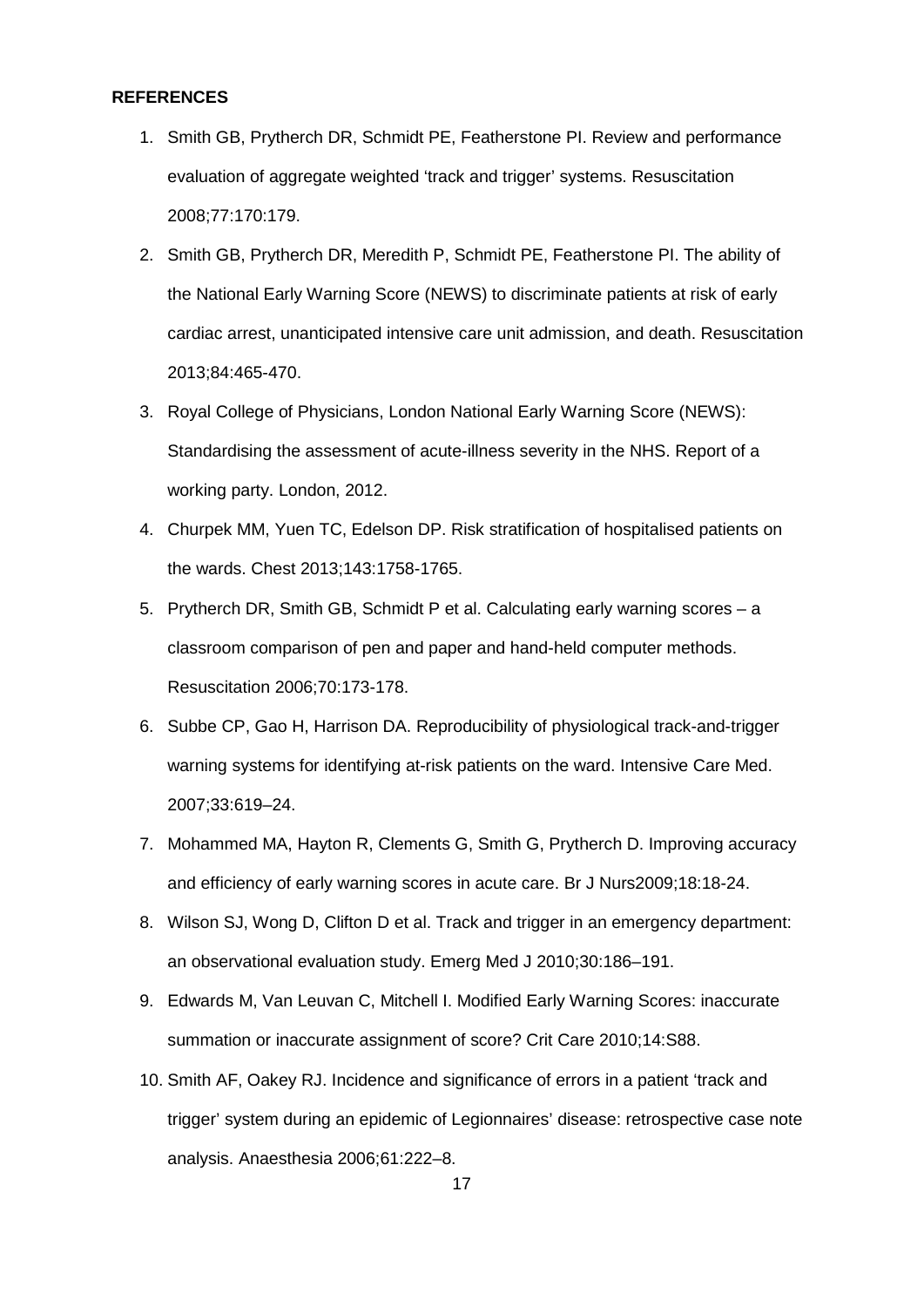- 11. Kolic I, Crane S, McCartney S, Perkins Z, Taylor A. Factors affecting response to National Early Warning Score (NEWS). Resuscitation 2015 Feb 20. pii: S0300- 9572(15)00076-3. doi: 10.1016/j.resuscitation.2015.02.009. [Epub ahead of print]
- 12. Smith GB, Prytherch DR, Schmidt P et al. Hospital-wide physiological surveillance a new approach to the early identification and management of the sick patient. Resuscitation 2006;71:19-29.
- 13. Schmidt PE**,** Meredith P, Prytherch DR et al. Impact of introducing an electronic physiological surveillance system on hospital mortality. BMJ Qual Saf 2015;24:10- 20.
- 14. Tarassenko L, Clifton D, Pinsky M, Hravnak M, Woods J, Watkinson P. Centilebased early warning scores derived from statistical distributions of vital signs. Resuscitation 2011;82:1013-1018.
- 15. Jarvis SW, Kovacs C, Briggs J et al. Are observation selection methods important when comparing early warning score performance? Resuscitation 2015;90:1-6
- 16. Hanley JA, McNeil BJ. The meaning and use of the area under a receiver operating characteristic (ROC) curve. Radiology 1982;143:29-36.
- 17. DeLong ER, DeLong DM, Clarke-Pearson DL. Comparing the areas under two or more correlated receiver operating characteristic curves: a nonparametric approach. Biometrics 1988;44:837–845.
- 18. Prytherch D, Smith GB, Schmidt PE, Featherstone PI. ViEWS towards a national Early Warning Score for detecting adult inpatient deterioration. Resuscitation 2010; 81:932–937.
- 19. R Core Team (2013) R: A language and environment for statistical computing. R Foundation for Statistical Computing, Vienna, Austria. [http://www.R](http://www.r-project.org/)[project.org/A](http://www.r-project.org/)ccessed 16 April 2014
- 20. Bakir A, Duckitt R, Buxton-Thomas R. A simple physiological scoring system for medical in-patients derived by modeling hospital mortality data. Poster presentation Intensive Care Society State of the Art Meeting 2005. London: Intensive Care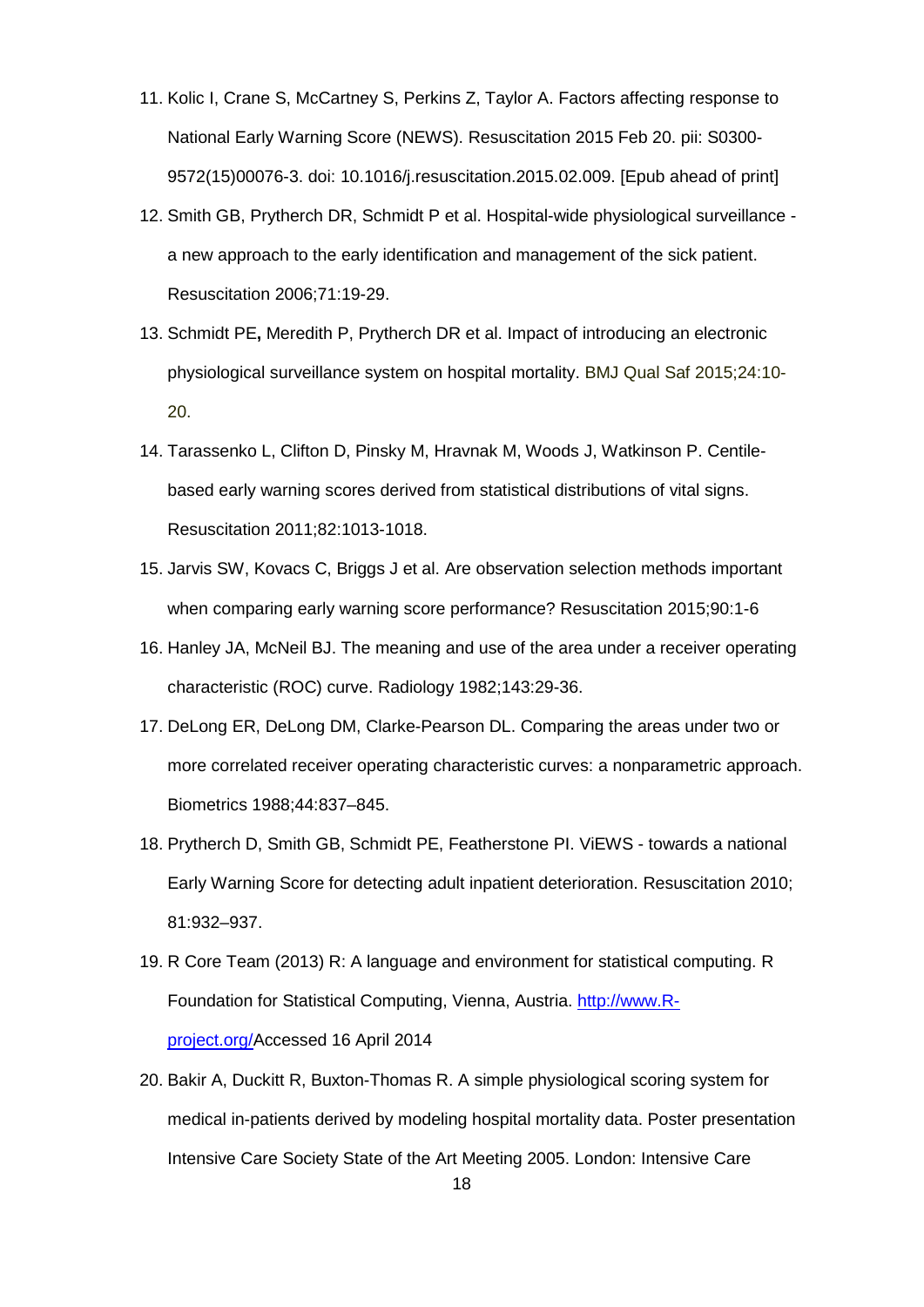Society.

- 21. Subbe CP, Kruger M, Rutherford P, Gemmel L. Validation of a modified Early Warning Score in medical admissions. QJM 2001;94:521-6.
- 22. Altman D, Royston P. The cost of dichotomising continuous variables. BMJ 2006;332:1080.
- 23. Jarvis SW, Kovacs C, Briggs JS et al. Aggregate National Early Warning Score (NEWS) values are more important than high scores fora single vital signs parameter for discriminating the risk of adverse outcomes. Resuscitation 2015;87:75-80
- 24. Jones S, Mullally M, Ingleby S, Buist M, Bailey M, Eddleston JM. Bedside electronic capture of clinical observations and automated clinical alerts to improve compliance with an Early Warning Score protocol, Crit Care and Resusc 2011;13:83-88.
- 25. Bellomo R, Ackerman M, Bailey M et al. Vital Signs to Identify, Target, and Assess Level of Care Study (VITAL Care Study) Investigators. A controlled trial of electronic automated advisory vital signs monitoring in general hospital wards. Crit Care Med 2012;40:2349-61.
- 26. Badriyah T, Briggs JS, Meredith P wt al. Decision-tree early warning score (DTEWS) validates the design of the National Early Warning Score (NEWS). Resuscitation 2014;85:418-423.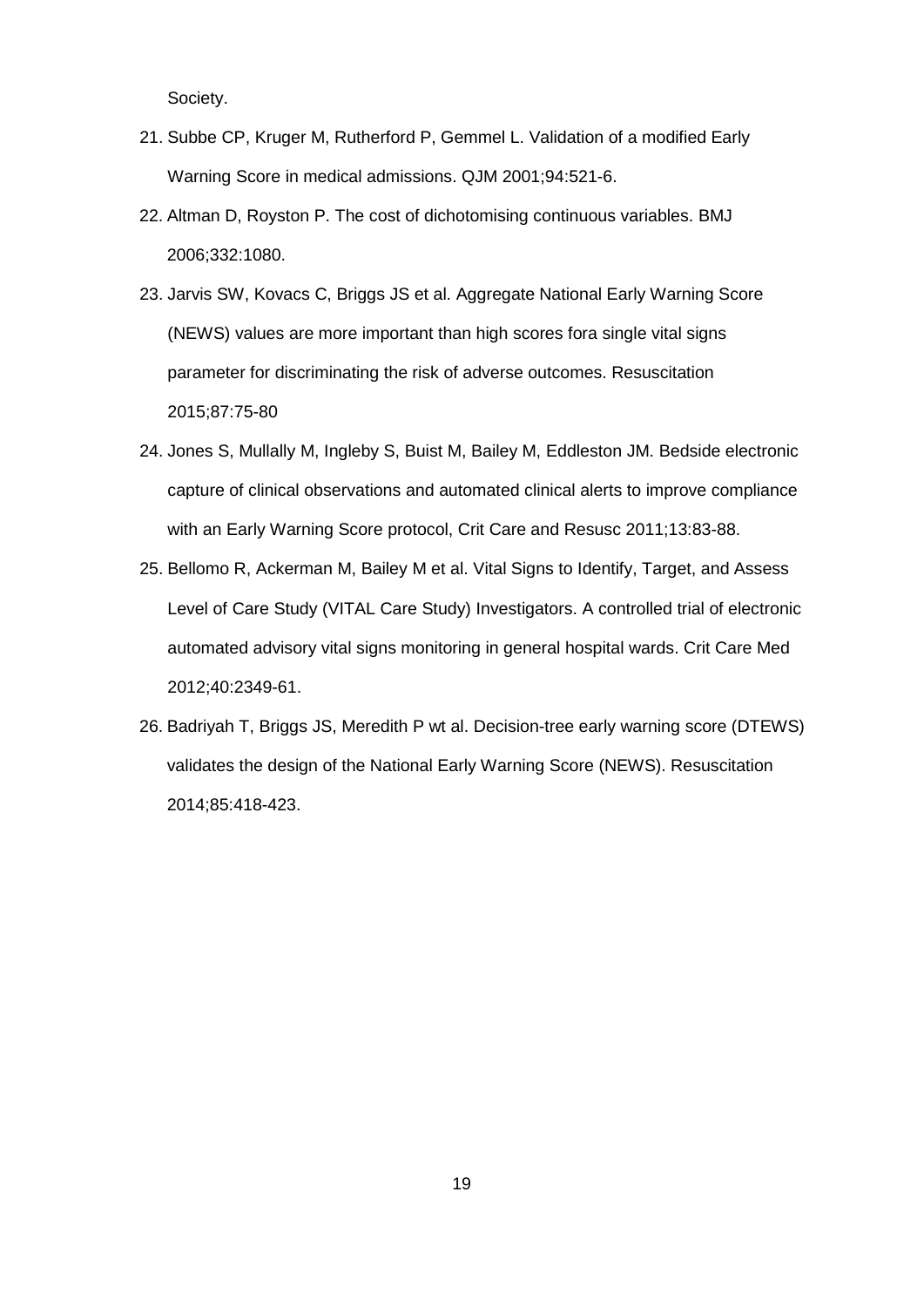## **LEGENDS FOR FIGURES:**



**Figure 1:** Performance of 36 EWSs and their binary equivalents. Discrimination of patient risk of death, cardiac arrest, unanticipated ICU admission and any of those three adverse outcomes within 24 h of an observation set is measured using the area under the receiver operator characteristic curve (AUROC). Shaded regions indicate extent of 95% confidence interval. The dashed red line shows the lower confidence interval for Binary NEWS. Full data are in Table S2 in the supplementary material.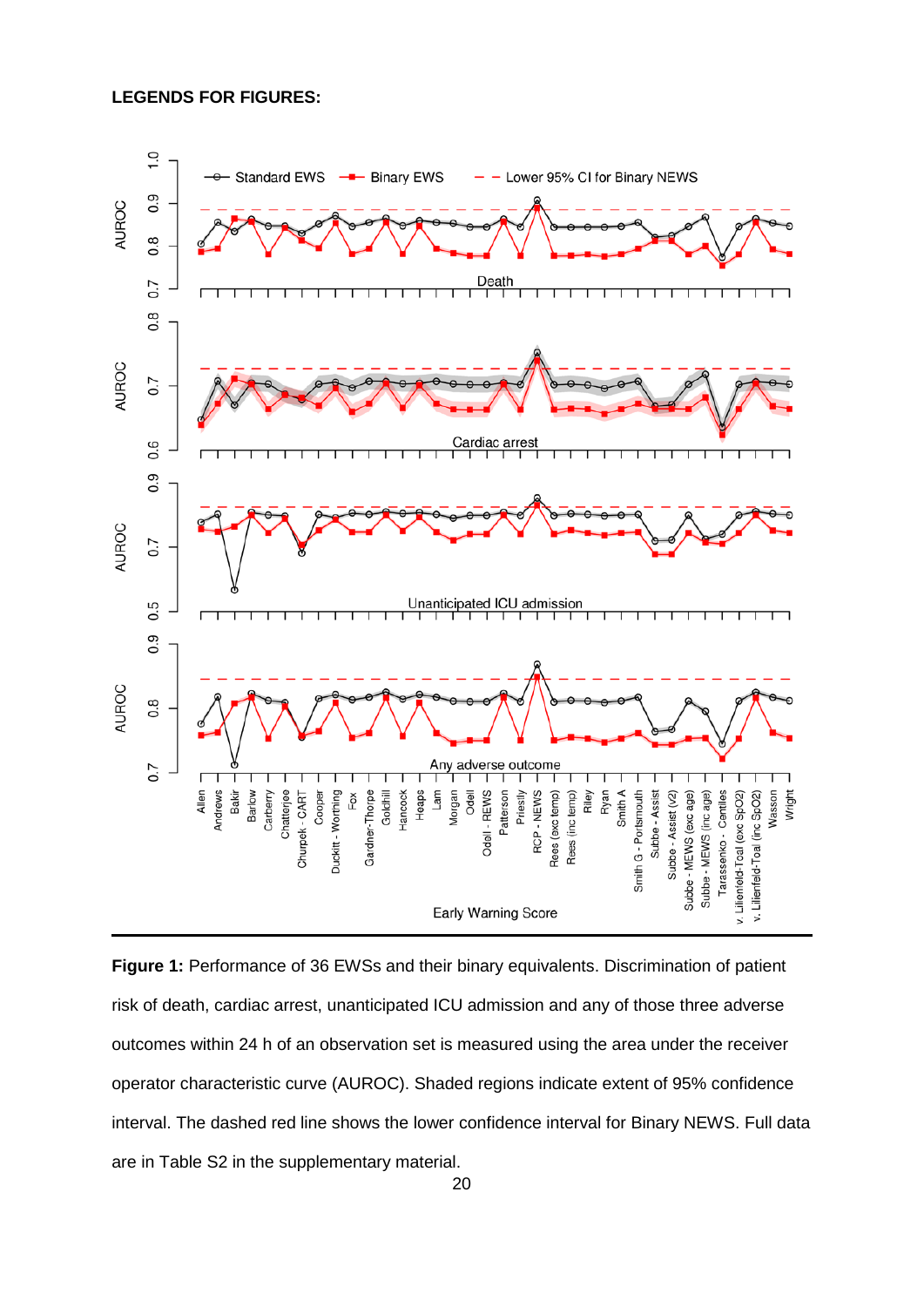

**Figure 2:** Performance of 36 EWSs and their binary equivalents assessed using one randomly chosen observation set from each episode. Discrimination of patient risk of death, cardiac arrest, unanticipated ICU admission and any of those three adverse outcomes within 24 h of an observation set is measured using the area under the receiver operator characteristic curve (AUROC). Shaded regions indicate extent of 95% confidence interval. The dashed red line shows the lower confidence interval for Binary NEWS. Full data are in Table S3 in the supplementary material.